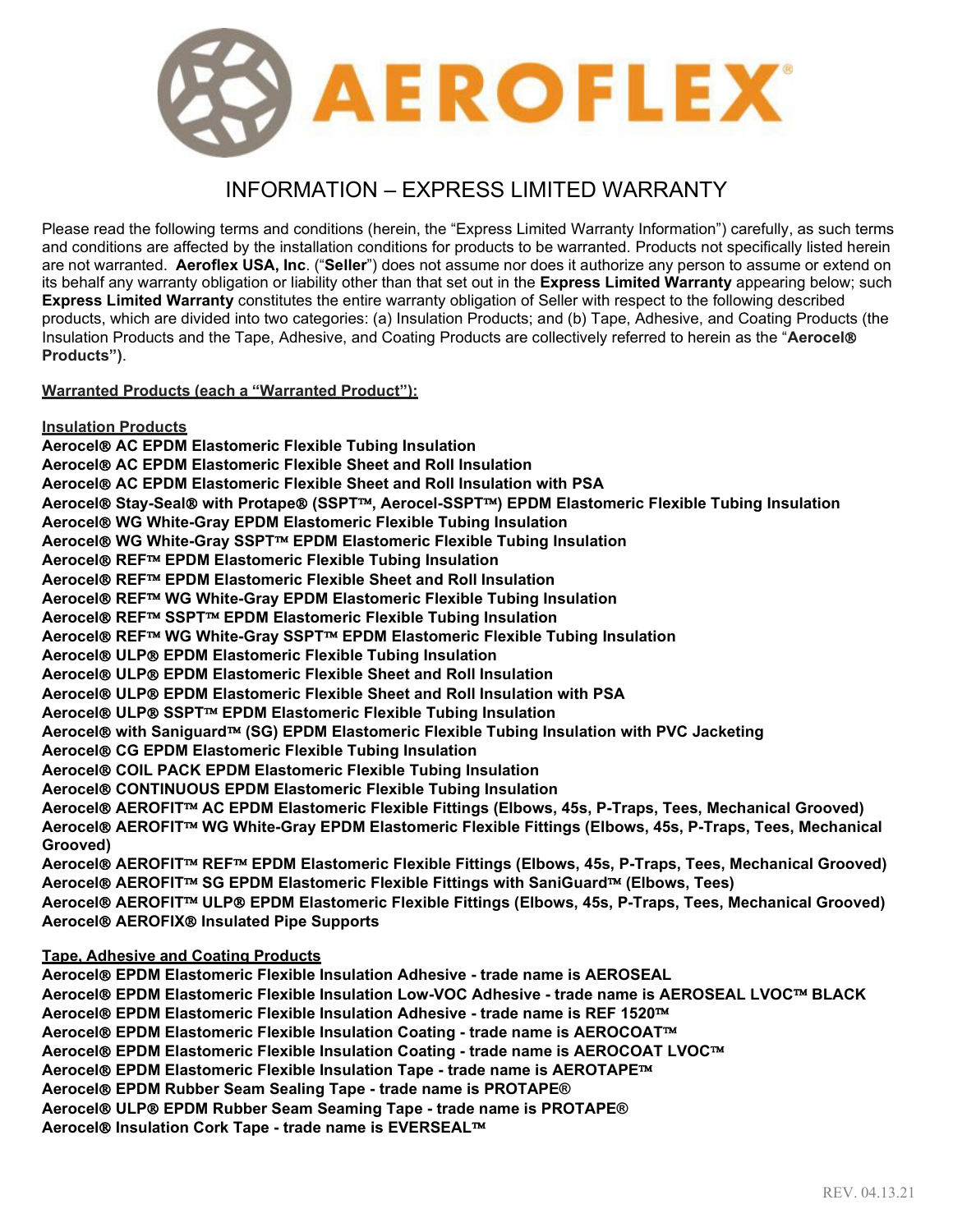#### **Express Limited Warranty**

**The Aerocel Products (listed above) are warranted to the original purchaser ("Buyer"), provided that the Aerocel Products are installed and used in accordance with the Seller's written installation instructions, to be free from original defects in materials or factory workmanship, or excessive degradation as a result thereof, for: (a) one (1) year from the date of installation for Insulation Products (except for obvious defects in materials or factory workmanship appearing at the time of installation, of which Buyer must notify Seller in writing within 30 days of the date of installation in order to make a warranty claim hereunder** – See **Procedure to Submit a Warranty Claim,** below); and (b) one (1) year from the date of purchase for Tape, Adhesive and Coating Products **(except for obvious defects in materials or factory workmanshipappearing at the time of purchase, of which Buyer must notify Seller in writing within 30 days of the date of purchasein order to make a warranty claim hereunder** – See **Procedure to Submit a Warranty Claim,** below). This **Express Limited Warranty** is limited as stated in this section captioned **Express Limited Warranty**, is subject to further conditions (the "**Warranty Conditions"**) and limitations (the "**Warranty Limitations"**) appearing below in this Express Limited Warranty Information and provides solely the remedy (the **"Exclusive Remedy for Valid Warranty Claim"**) to the Buyer as listed below.

THIS **EXPRESS LIMITED WARRANTY** CONSTITUTES THE ENTIRE OBLIGATION OF SELLER AND THERE ARE NO OTHER WARRANTIES, EXPRESS OR IMPLIED, INCLUDING ANY IMPLIED WARRANTY OF MERCHANTABILITY, WARRANTY OF FITNESS FOR ANY PURPOSE WHATSOEVER OR WARRANTY OF FITNESS FOR A PARTICULAR PURPOSE; **SELLER HEREBY DISCLAIMS ALL IMPLIED WARRANTIES OF ANY TYPE OR SORT, INCLUDING WITHOUT LIMITATION: (1) THE IMPLIED WARRANTY OF MERCHANTABILITY, (2) THE IMPLIED WARRANTY OF FITNESS FOR ANY PURPOSE WHATSOEVER AND (3) THE IMPLIED WARRANTY OF FITNESS FOR A PARTICULAR PURPOSE**. LIABILITY IS LIMITED TO THAT SET FORTH BELOW AND SELLER SHALL IN NO EVENT BE LIABLE TO BUYER OR TO ANY THIRD PARTY CLAIMING THROUGH BUYER, FOR ANY INSTALLATION OR REMOVAL COST OR FOR INCIDENTAL, CONSEQUENTIAL OR SPECIAL DAMAGES (INCLUDING WITHOUT LIMITATION, LOSS OF PROPERTY, PERSONAL INJURY, LOSS OF BUSINESS, LOSS OF PROFITS, OR ECONOMIC LOSSES) NOR FOR PUNITIVE, STATUTORY, OR EXEMPLARY DAMAGES, WHETHER IN NEGLIGENCE, WARRANTY, STRICT LIABILITY OR OTHERWISE.

This **Express Limited Warranty** shall not be modified, enlarged, expanded upon or affected in any way by verbal commentary or non-written installation instructions or other advice by any person or entity, regardless of the existence of a relationship of any type or sort between such person or entity and Seller; site specific and/or installation conditions are not the responsibility of Seller or its representatives to address or provide advice and no verbal advice by Seller or its representative concerning such matters shall constitute a warranty by Seller or alter the terms and conditions of the **Express Limited Warranty** as set out in this Express Limited Warranty Information. Seller makes no warranty, expressed or implied, with regard to the end-product manufactured by Buyer. Buyer, by purchasing the **Aerocel Products,** agrees that Buyer will not alter, amend or add to Seller's **Express Limited Warranty**. If Buyer desires to offer additional warranties or make any representation on its own, such warranties and/or representations will clearly state that they are Buyer's additional warranties and not those of Seller.

## **Warranty Limitations**

The **Aerocel Products** are manufactured and warranted for their thermal insulation performance hereunder solely for use under normal conditions. Abnormal Conditions include exposure to certain chemical vapors, petroleum-based substances, other substances and compounds not compatible with EPDM rubber products, INCLUDING WITHOUT LIMITATION, petroleum oil and petroleum solvents such as Benzene, Gasoline, Kerosene, Octane, Toluene and Butyl Acetate and the vapors of the same. Damage to the Aerocel® Products which may occur from fire, accident or any form of abuse, or exposure to Abnormal Conditions is not covered by this warranty. While exposure to ultraviolet light due to outdoor use is not considered Abnormal Conditions for purposes of this Express Limited Warranty, cosmetic damage caused by outdoor use without additional weather protective coatings or coverings is not covered by this Express Limited Warranty. Cosmetic damage due to uncovered or uncoated Aerocel® product exposed to ultraviolet light for purposes of this warranty is considered any damage which does not affect the thermal insulative properties of **Aerocel Products.** All **Aerocel Products,** including AeroFit™ fitting covers, used outdoors must have Aerocel® Protape® EPDM rubber seam sealing tape applied to and covering all product seams, butt joints and termination points to provide a vapor seal. If exposed or installed subject to Abnormal Conditions, the product should be removed immediately and replaced once the conditions of installation are normal or with products more suitable to general ambient conditions of the installation or installation site. The growth of mold is not covered by this warranty nor is damage arising from the growth of mold the responsibility of Seller. All **Aerocel Products** should be maintained to avoid excessive dirt or dust buildup, or the presence of excessive moisture, that would provide a medium for microbial growth on the **Aerocel Products**.